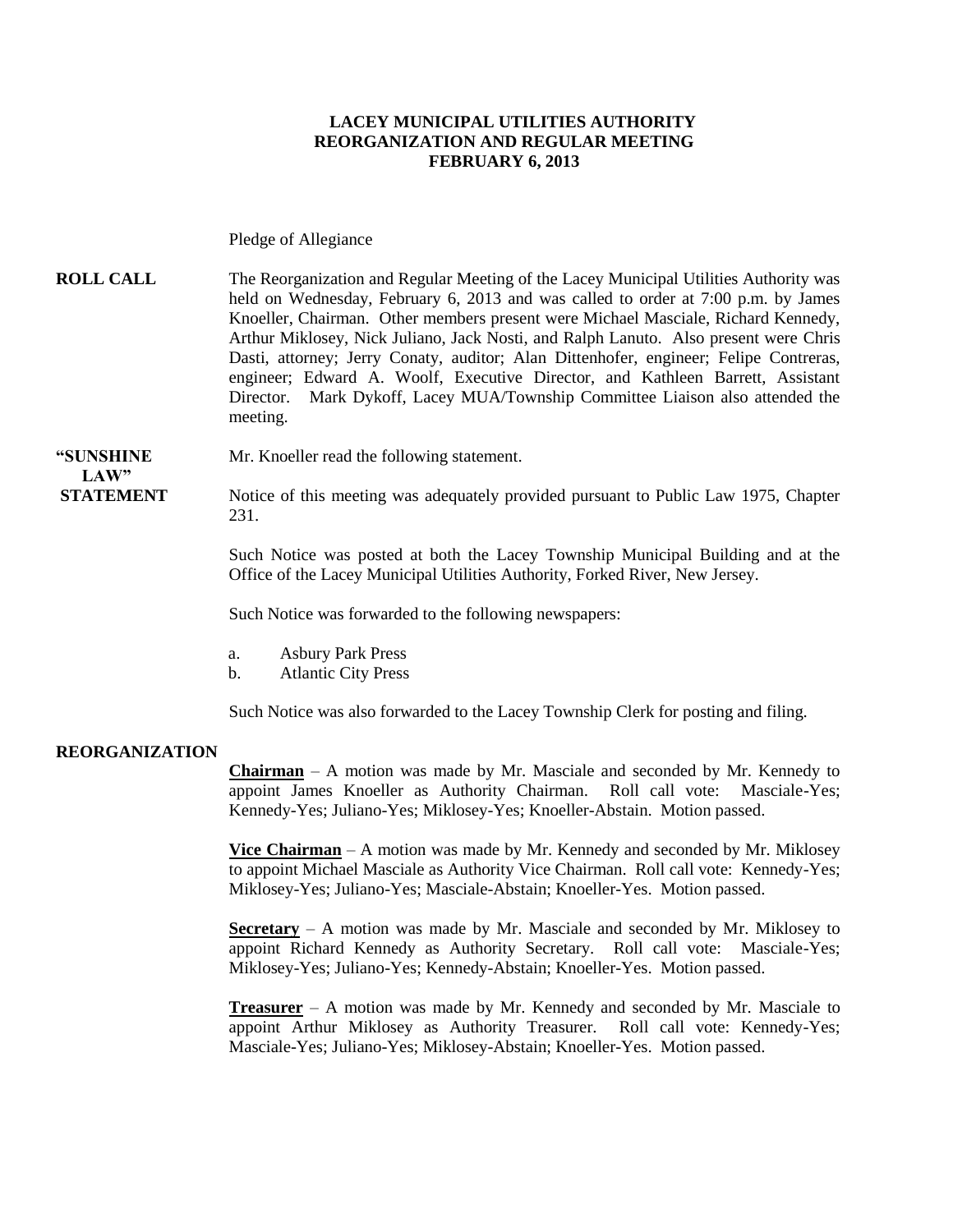# **COMMITTEE**

### **APPOINTMENTS** *Personnel Committee*

Chaired by Richard Kennedy James Knoeller Alternate No. 1 – Arthur Miklosey Alternate No. 2 – Jack Nosti

### *Safety Committee*

Chaired by Richard Kennedy Jack Nosti Darren Coraggio, Safety Coordinator Tammy Fetherman Harry Peckham JoAnn Byckiewicz

### *Budget and Finance Committee*

Chaired by Michael Masciale Arthur Miklosey Alternate – James Knoeller

### *Public Relations Committee & Planning Committee*

Chaired by James Knoeller Michael Masciale Alternate – Ralph Lanuto

### *Township Committee Liaison*

Nick Juliano Alternate – Jack Nosti

### **RESOLUTION NO. 2013-09 - AUTHORIZE REGULAR MEETING SCHEDULE**

There was discussion regarding the July 3, 2013 board meeting listed on Schedule A. Since this meeting falls before day of holiday, the Board recommended the meeting take place on the second Wednesday of July. Schedule A would be revised to reflect the change of the July  $3<sup>rd</sup>$  meeting to July  $10<sup>th</sup>$ . A motion was made by Mr. Kennedy and seconded by Mr. Miklosey to adopt *Resolution No. 2013-09, Resolution of the Lacey Municipal Utilities Authority, County of Ocean, State of New Jersey*, *Authorizing Regular Meeting Schedule.* Roll call vote: Kennedy-Yes; Miklosey-Yes; Juliano-Yes; Masciale-Yes; Knoeller-Yes. Motion passed.

## **PROFESSIONAL**

**APPOINTMENTS** Mr. Woolf stated the administrative staff of the Authority received and reviewed the submissions of qualifications for professional service contracts. The Fair and Open process was utilized in determining the most qualified professionals; therefore, he recommends the following professionals be appointed to the Lacey Municipal Utilities Authority.

> **RESOLUTION NO. 2013-10 - APPOINT ENGINEER - REMINGTON, VERNICK AND VENA ENGINEERS** - A motion was made by Mr. Kennedy and seconded by Mr. Masciale to adopt *Resolution No. 2013-10, Resolution of the Lacey Municipal*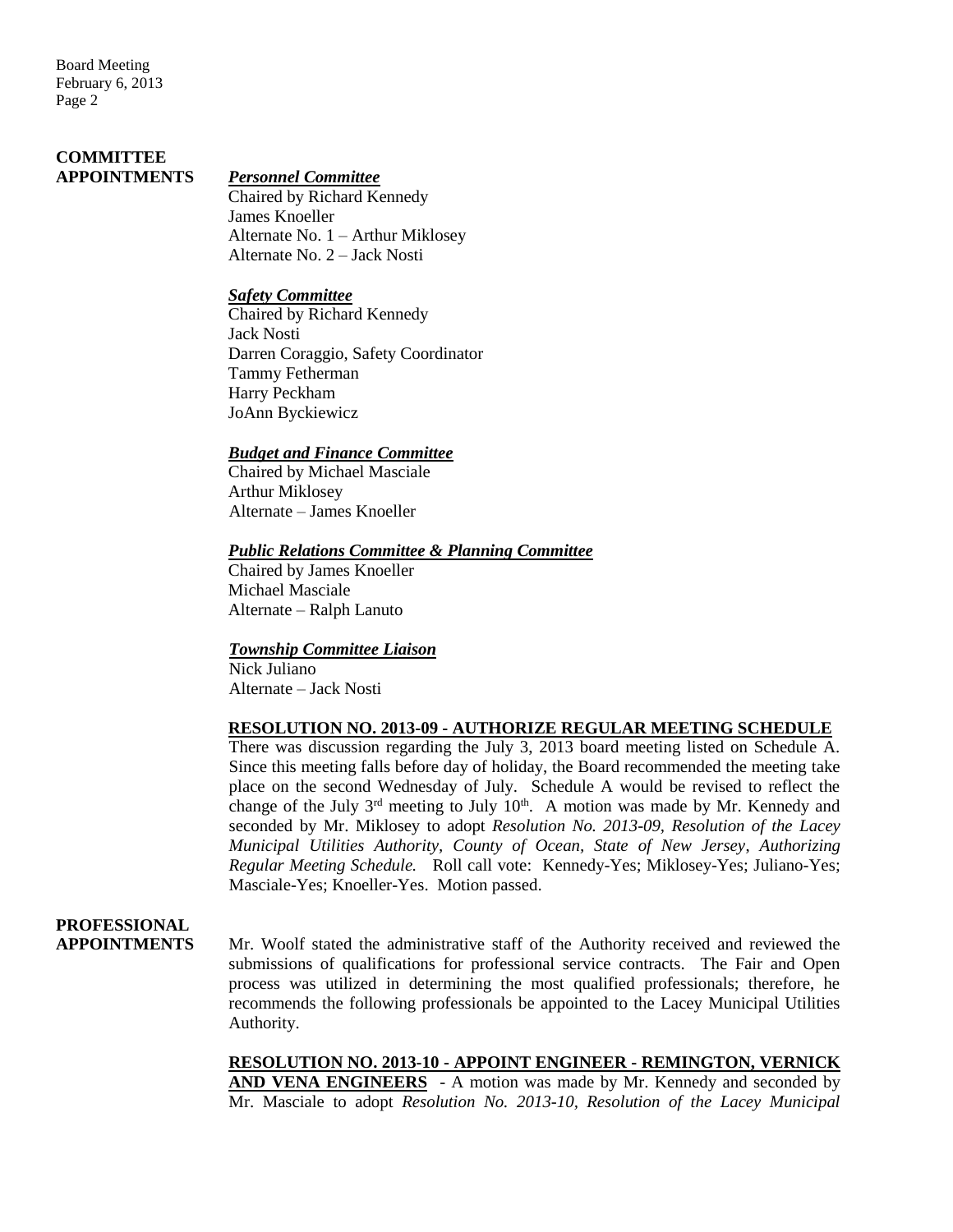*Utilities Authority, County of Ocean, State of New Jersey, Appointing the Firm Remington, Vernick and Vena Engineers as Authority Consulting Engineers*. Roll call vote: Kennedy-Yes; Masciale-Yes; Juliano-Yes; Miklosey-Yes; Knoeller-Yes. Motion passed.

### **RESOLUTION NO. 2013-11 – APPOINT ATTORNEY – JERRY J. DASTI OF THE FIRM DASTI, MURPHY, McGUCKIN, ULAKY, CHERKOS & CONNORS,**

**P.C.** – A motion was made by Mr. Masciale and seconded by Mr. Juliano to adopt *Resolution No. 2013-11, Resolution of the Lacey Municipal Utilities Authority, County of Ocean, State of New Jersey, Appointing Jerry J. Dasti of the Firm Dasti, Murphy*, *McGuckin, Ulaky, Cherkos & Connors as Authority Attorney*. Roll call vote: Masciale-Yes; Juliano-Yes; Miklosey-Yes; Kennedy-Yes; Knoeller-Yes. Motion passed.

**RESOLUTION NO. 2013-12 – APPOINT AUDITOR – FRANK B. HOLMAN OF THE FIRM HOLMAN & FRENIA, PC** - A motion was made by Mr. Kennedy and seconded by Mr. Juliano to adopt *Resolution No. 2013-12, Resolution of the Lacey Municipal Utilities Authority, County of Ocean, State of New Jersey, Appointing Frank B. Holman, III, of the Firm Holman & Frenia, P.C as Authority Auditor*. Roll call vote: Kennedy-Yes; Juliano-Yes; Miklosey-Yes; Masciale-Yes; Knoeller-Yes. Motion passed.

**RESOLUTION NO. 2013-13 – APPOINT CONFLICT ATTORNEY – RICHARD D. MEINDERS, P.C.** – A motion was made by Mr. Kennedy and seconded by Mr. Masciale to adopt *Resolution No. 2013-13, Resolution of the Lacey Municipal Utilities Authority, County of Ocean, State of New Jersey*, *Appointing Richard D. Meinders, P.C. as Authority Conflict Attorney.* Roll call vote: Kennedy-Yes; Masciale-Yes; Juliano-Yes; Miklosey-Yes; Knoeller-Yes. Motion passed.

**RESOLUTION NO. 2013-14 – APPOINT CONFLICT ENGINEER – BRUCE CONNELL OF THE FIRM BIRDSALL SERVICES GROUP** – A motion was made by Mr. Masciale and seconded by Mr. Miklosey to adopt *Resolution No. 2013-14, Resolution of the Lacey Municipal Utilities Authority, County of Ocean, State of New Jersey*, *Appointing Bruce Connell, P.E., P.P., C.M.E. of the firm Birdsall Services Group as Authority Conflict Engineer.* Roll call vote: Masciale-Yes; Miklosey-Yes; Juliano-Yes; Kennedy-Yes; Knoeller-Yes. Motion passed.

Mr. Woolf recommended Tabling Resolution 2013-15, appointment of Bond Counsel.

**RESOLUTION NO. 2013-16 – APPOINT LABOR COUNSEL – JERRY J. DASTI OF THE FIRM DASTI, MURPHY, ULAKY, CHERKOS & CONNORS** – A motion was made by Mr. Masciale and seconded by Mr. Kennedy to adopt *Resolution No. 2013- 16, Resolution of the Lacey Municipal Utilities Authority, County of Ocean, State of New Jersey, Appointing Jerry J. Dasti, Esq. of the firm Dasti, Murphy, McGuckin, Ulaky, Cherkos & Connors, P.C. as Authority Labor Counsel*. Roll call vote: Masciale-Yes; Kennedy-Yes; Juliano-Yes; Miklosey-Yes; Knoeller-Yes. Motion passed.

**RESOLUTION NO. 2013-17 – APPOINT RISK MANAGEMENT CONSULTANT CONNOR STRONG COMPANIES, INC.** – A motion was made by Mr. Kennedy and seconded by Mr. Miklosey to adopt *Resolution No. 2013-17, Resolution of the Lacey Municipal Utilities Authority, County of Ocean, State of New Jersey, Appointing Connor*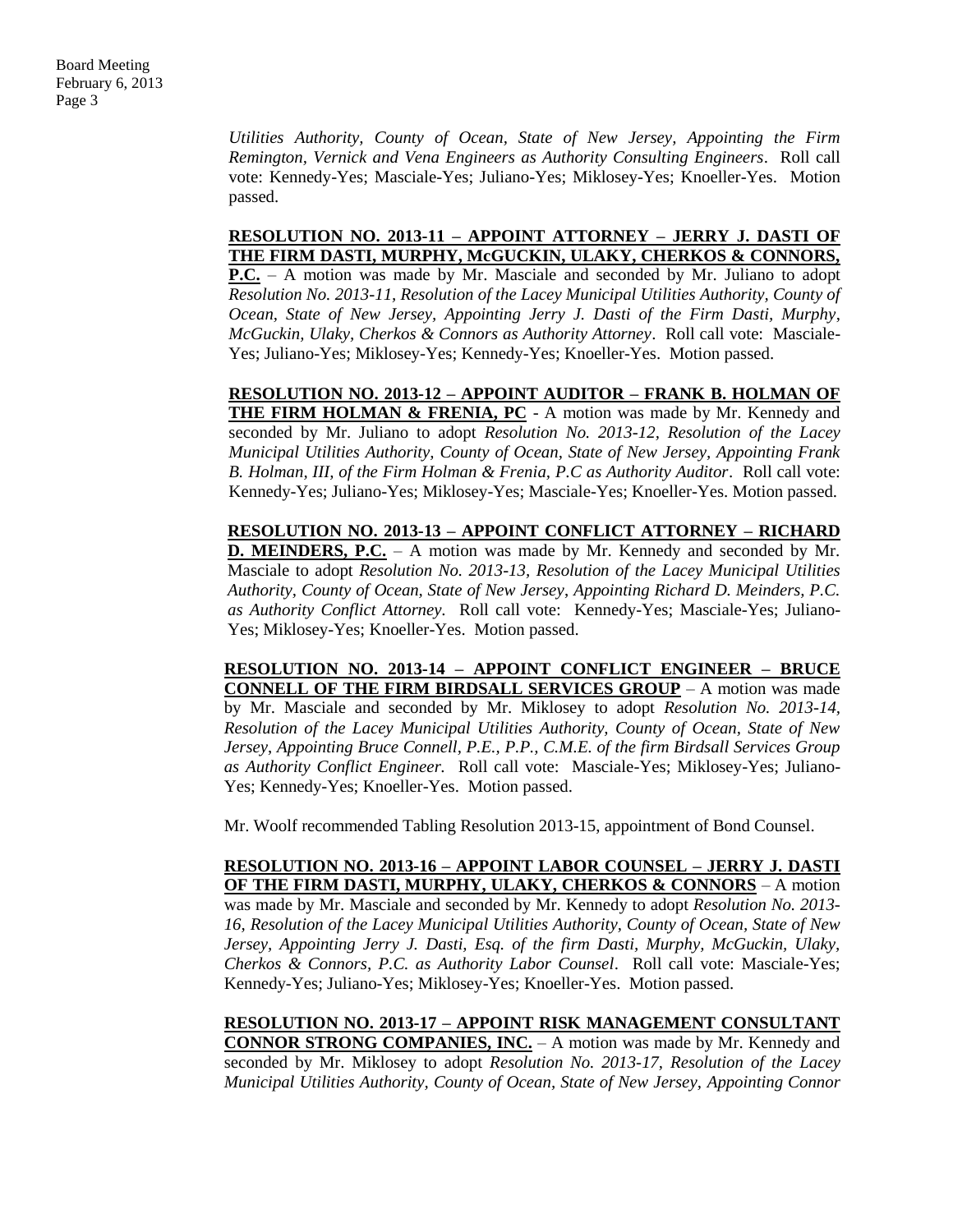*Strong Companies, Inc. as Authority Risk Management Consultant.* Roll call vote: Kennedy-Yes; Miklosey-Yes; Juliano-Yes; Masciale-Yes; Knoeller-Yes. Motion passed

**RESOLUTION NO. 2013-18 – APPOINT PUBLIC AGENCY COMPLIANCE OFFICER - KATHLEEN S. BARRETT** – A motion was made by Mr. Masciale and seconded by Mr. Juliano to adopt *Resolution No. 2013-18, Resolution of the Lacey Municipal Utilities Authority, County of Ocean, State of New Jersey, Appointing Kathleen S. Barrett as Public Agency Compliance Officer, P.L. 1975, c. 127*. Roll call vote: Masciale-Yes; Juliano-Yes; Miklosey-Yes; Kennedy-Yes; Knoeller-Yes. Motion passed.

**RESOLUTION NO. 2013-19 – APPOINT PERSONNEL OFFICER – EDWARD A. WOOLF** – A motion was made by Mr. Kennedy and seconded by Mr. Masciale to adopt *Resolution No. 2013-19, Resolution of the Lacey Municipal Utilities Authority, County of Ocean, State of New Jersey, Appointing Edward A. Woolf as Personnel Officer*. Roll call vote: Kennedy-Yes; Masciale-Yes; Juliano-Yes; Miklosey-Yes; Knoeller-Yes. Motion passed.

**RESOLUTION NO. 2013-20 – APPOINT FUND COMMISSIONERS AND ALTERNATE FUND COMMISSIONER TO THE NEW JERSEY UTILITY AUTHORITIES JOINT INSURANCE FUND** – A motion was made by Mr. Kennedy and seconded by Mr. Juliano to adopt *Resolution No. 2013-20, Resolution of the Lacey Municipal Utilities Authority, County of Ocean, State of New Jersey, Appointing Fund Commissioners and Alternate Fund Commissioner for the New Jersey Utilities Authorities Joint Insurance Fund*. Roll call vote: Kennedy-Yes; Juliano-Yes; Miklosey-Yes; Masciale-Yes; Knoeller-Yes. Motion passed.

**RESOLUTION NO. 2013-21 – APPOINT COMPANY PHYSICIAN – FORKED RIVER MEDICAL SPECIALISTS, P.A.** – A motion was made by Mr. Kennedy and seconded by Mr. Miklosey to adopt *Resolution No. 2013-21, Resolution of the Lacey Municipal Utilities Authority, County of Ocean, State of New Jersey, Appointing Forked River Medical Specialists, P.A. as Company Physician*. Roll call vote: Kennedy-Yes; Miklosey-Yes; Juliano-Yes; Masciale-Yes; Knoeller-Yes. Motion passed.

**RESOLUTION NO. 2013-22 – APPOINT COMPUTER CONSULTANT – DAVID J. KUBIAK** – A motion was made by Mr. Kennedy and seconded by Mr. Juliano to adopt *Resolution No. 2013-22, Resolution of the Lacey Municipal Utilities Authority, County of Ocean, State of New Jersey, Appointing David J. Kubiak as Computer Consultant.* Roll call vote: Kennedy-Yes; Juliano-Yes; Miklosey-Yes; Masciale-Yes; Knoeller-Yes. Motion passed.

**APPROVAL**

**OF MINUTES Regular Meeting of January 9, 2013 -** A motion was made by Mr. Miklosey and seconded by Mr. Kennedy to approve the minutes of the Regular Meeting of January 9, 2013. Roll call vote: Miklosey-Yes; Kennedy-Yes; Juliano-Yes; Masciale-Abstain; Knoeller-Yes. Motion passed.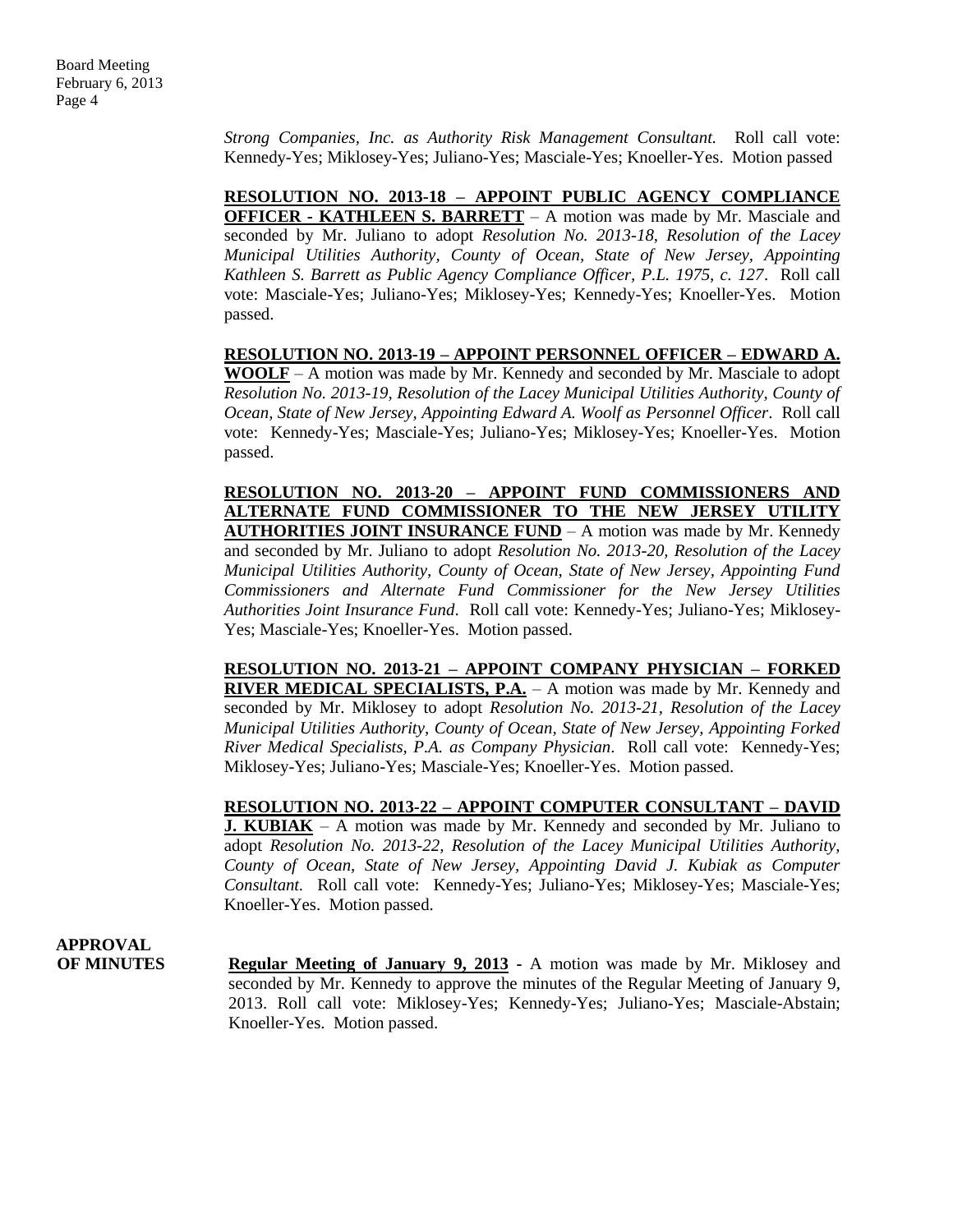### **EXECUTIVE DIRECTOR'S**

**REPORT Cash Balance Report - Period Ending December 31, 2012** - Mr. Woolf summarized the cash balances for period ending December 31, 2012 as follows: Total cash balance for the unrestricted accounts were \$5,893,462.42, with earnings of \$1,582.97. Total cash balance for the restricted accounts held by the trustee were \$5,973,078.33, with earnings of \$1,231.05. Current period interest on the restricted and unrestricted accounts was \$2,814.02. Year-to-date earnings on all interest bearing accounts were \$64,561.35.

> **Resolution 2013-23 – Award Non-Fair and Open Contract for Water Meter Equipment** - A motion was made by Mr. Kennedy and seconded by Mr. Miklosey to adopt *Resolution 2013-23, Resolution of the Lacey Municipal Utilities Authority, County of Ocean, State of New Jersey, Authorizing Award of a Non-Fair and Open Contract for HD Supply Corporation* in the amount of \$24,630.00.Roll call vote: Kennedy-Yes; Miklosey-Yes; Juliano-Yes; Masciale-Yes; Knoeller-Yes. Motion passed.

> Mr. Miklosey reminded Mr. Woolf to schedule a meeting with Acacia Financial Investments.

## **BUSINESS**

**REPORT January Meter Reads** – Ms. Barrett reported 3,907 meters were read in January for Cycles 2 and 9. One hundred twenty seven work orders were cut to obtain manual reads not obtained during regular meter read routes. Five reads were questioned because of high usage. One customer was contacted by phone; four customers were sent a letter.

> **February Billing** – Ms. Barrett reported utility bills were mailed on February 5<sup>th</sup> in the amount of \$747,691.82. Penalties were assessed on 3,547 past due accounts (all cycles) in the amount of \$14,037.81 for a total billing in February of \$761,729.63.

> **Customer Service –** Ms. Barrett reported twenty-six final reads with equipment inspections were performed in January with no violations. Twenty-five new customer welcome letters were mailed in December and seventeen responses were received in January.

> **Tax Sale** – Ms. Barrett stated the tax lien sale was held on Friday January 25<sup>th</sup>. The Tax Collector sold liens on 515 LMUA accounts in the amount of \$413,712.11. One LMUA account, in the amount of \$224.31 was not sold to a  $3<sup>rd</sup>$  party so the Tax Collector holds a lien on one account.

## **ENGINEER'S**

**REPORT Water Treatment Plant No. 1 Upgrades** – Mr. Dittenhofer stated this project is ongoing.

> **Cleaning and Televising Contract No. 7** – Mr. Dittenhofer stated the contractor has completed all punch list repair items, and closeout documents are being prepared.

> **S-2 and FRB-2 Pump Station Hydraulic Comminutor** - Mr. Dittenhofer stated a Notice to Proceed was issued December 13, 2012. Submittals have been reviewed and approved. Project is anticipated to start within two weeks.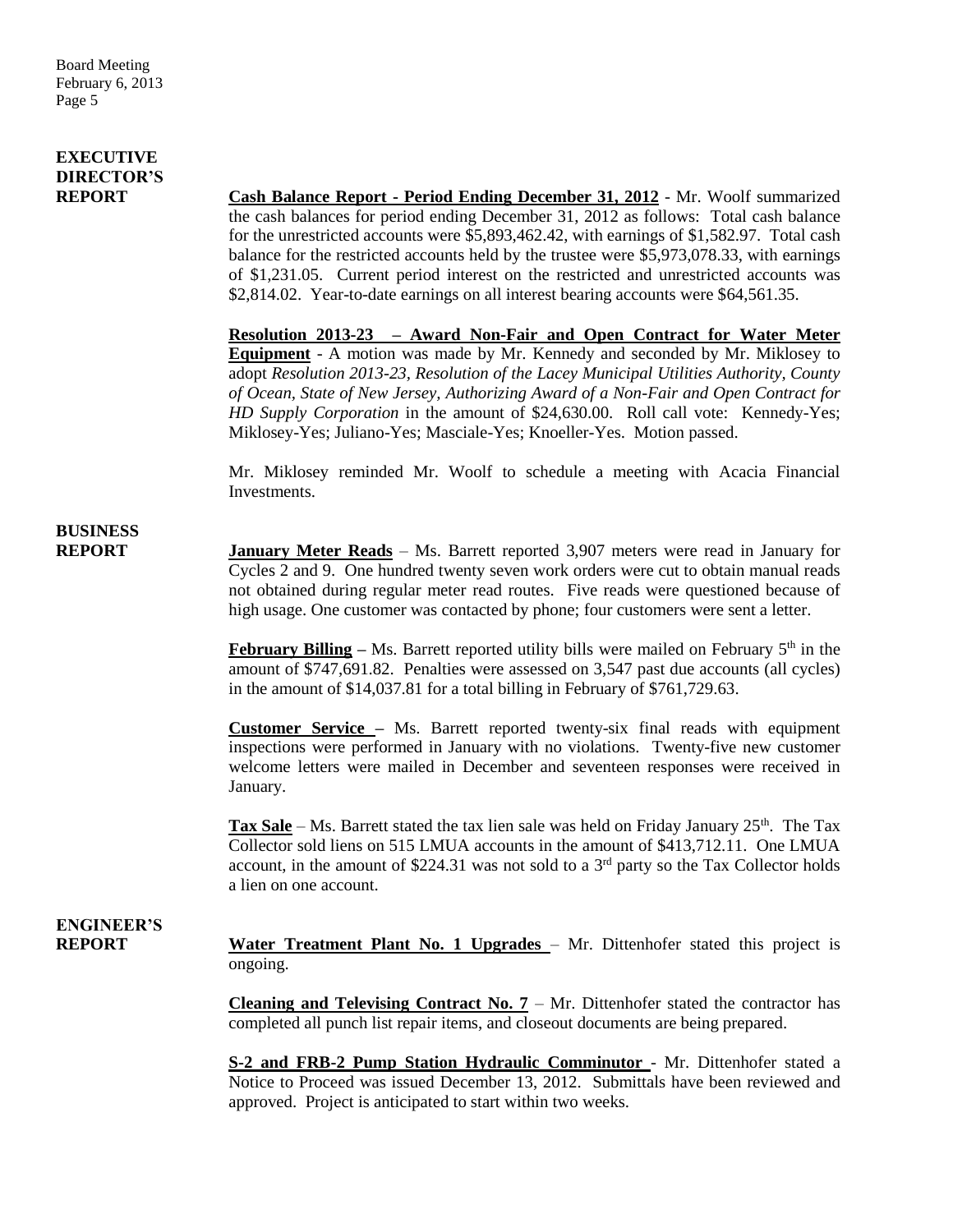**MUA Garage Property** – Mr. Dittenhofer stated his office appeared before the Township Planning Board to address some issues regarding this project.

**Hill Street Water Tank** – Mr. Dittenhofer stated the subdivision plans have been filed with the County.

# **ATTORNEY'S**

**REPORT Global Signal Acquisitions IV, LLC** – Mr. Dasti stated the easement agreement has been forwarded to the Township Attorney for execution.

> **Maintenance Garage Site Plan** – Mr. Dasti stated all documentation has been submitted to the Planning Board for preliminary and final site plan approval. A Planning Board hearing is scheduled for February 11<sup>th</sup>. Property owners adjoining this property have been notified.

> **Hill Street Subdivision** – Mr. Dasti stated RV&V is finalizing the minor subdivision map with the County Clerk's office. Thereafter, Sprint Spectrum will be able to obtain a zoning permit to upgrade the existing cellular antennas on Tank No. 2.

> **OCUA** – Mr. Knoeller stated he has not received a date for the arbitration hearing with the OCUA.

## **AUDITOR'S**

**REPORT Accountant's Status Report – Month Ended December 31, 2012** – Mr. Conaty reported sewer and water user charges resulted in a favorable variance for the month, however; unfavorable year to date. Delinquency charges on sewer and water had a favorable variance for the month and year to date. Connection fees on sewer and water had an unfavorable variance for the month. Interest income on sewer had an unfavorable variance for the month, but favorable year to date. Interest income on water had an unfavorable variance for the month and year to date.

> Mr. Conaty stated the trustee had requested an update to the arbitrage calculations. He explained the Authority cannot earn more in interest than what they are paying in interest on the bonds. His office updated the calculations for the trustee through December 31, 2012, and there was no arbitrage due.

Mr. Conaty stated field work for the audit would begin before the next board meeting.

### **CORRESPONDENCE**

**Jennifer Howard, Long Hill Road** – Requesting relief of utility bill, due to broken water line. Since the water from the leak did not go into the sewer system, a motion was made by Mr. Kennedy and seconded by Mr. Masciale to grant a credit adjustment on the sewer charges in the amount of \$411.38 (81,000 gallons). Roll call vote: Kennedy-Yes; Masciale-Yes; Juliano-Yes; Miklosey-Yes; Knoeller-Yes. Motion passed.

**Barbara Park, Paradise Point Blvd.** – Mr. Park was present, on behalf of his mother Joan Becker, requesting relief of utility bill, due to leaking water pipe. Since the water from the leak did not go into the sewer system, a motion was made by Mr. Kennedy and seconded by Mr. Masciale to grant a credit adjustment on the sewer charges in the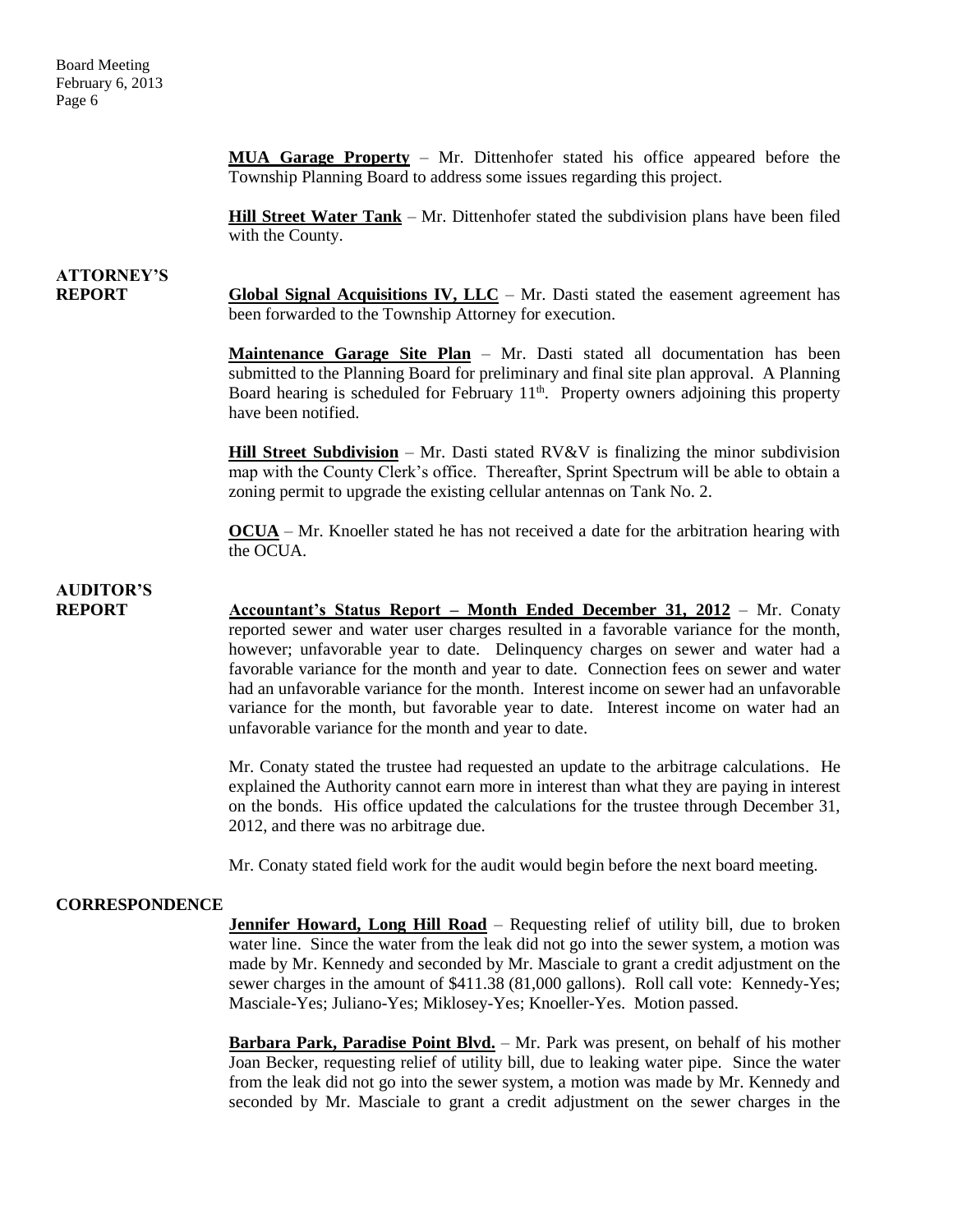amount of \$3,775.04 (95,000 gallons on the September bill and 439,000 gallons on the December bill), as well as waiving the January and February penalties posted of \$189.07. Roll call vote: Kennedy-Yes; Masciale-Yes; Juliano-Yes; Miklosey-Yes; Knoeller-Yes. Motion passed.

**Tamer Abdelhakien, Carr Court** - Requesting relief of utility bill, due to underground water leak. Since the water from the leak did not go into the sewer system, a motion was made by Mr. Kennedy and seconded by Mr. Miklosey to grant a credit adjustment on the sewer charges in the amount of \$754.00 (102,000 gallons). Roll call vote: Kennedy-Yes; Miklosey-Yes; Juliano-Yes; Masciale-Yes; Knoeller-Yes. Motion passed

# **OLD**

**BUSINESS** There was no old business to discuss.

**NEW**

**BUSINESS Water and Sewer Finance Contingency Plan** - Mr. Knoeller stated he had asked Mr. Woolf to prepare a water and sewer finance contingency plan in the event the Authority is forced to reduce its overall operational expenses to maintain a stable budget. The four options are as follows:

- 1. **Water Shut Off Program** Mr. Masciale asked if a water shut-off program can be legally done. Mr. Knoeller stated it can be done legally. The County must be notified as well as properly notifying those affected customers. He added many other municipalities have instituted this program. Mr. Knoeller pointed out there is no existing policy in place, therefore, this plan should be considered for implementation. Mr. Masciale asked the reason there is no policy. Mr. Woolf stated the Authority enjoyed the 18% interest it received at the end of the year. Mr. Knoeller asked Mr. Woolf to prepare a report for the next meeting outlining fees, charges, etc., associated with the water-shut off program.
- 2**. Reduction in Force (RIF)** Mr. Knoeller stated unfortunately, this plan could be considered to reduce the overall cost of salary and benefits if revenues continue to fall.
- 3. **Furlough or reduction in employee hours**  Mr. Knoeller stated he is not in favor of furlough or reduction in hours. He recommends this option not be considered.
- 4. **Water and Sewer Rate Increase** Mr. Knoeller stated the rates have already been increased.

Of the above points, Mr. Knoeller recommends the water shut off program and reduction in force. He stated reduction in force would only be explored should the occasion arise. The water shut-off program should be considered and implemented as soon as possible. Mr. Knoeller asked Mr. Woolf to discuss the shut-off policy with Mr. Dasti for legal guidance, as well as contacting the County Board of Health to find out if there has been any changes to the customer notification procedure.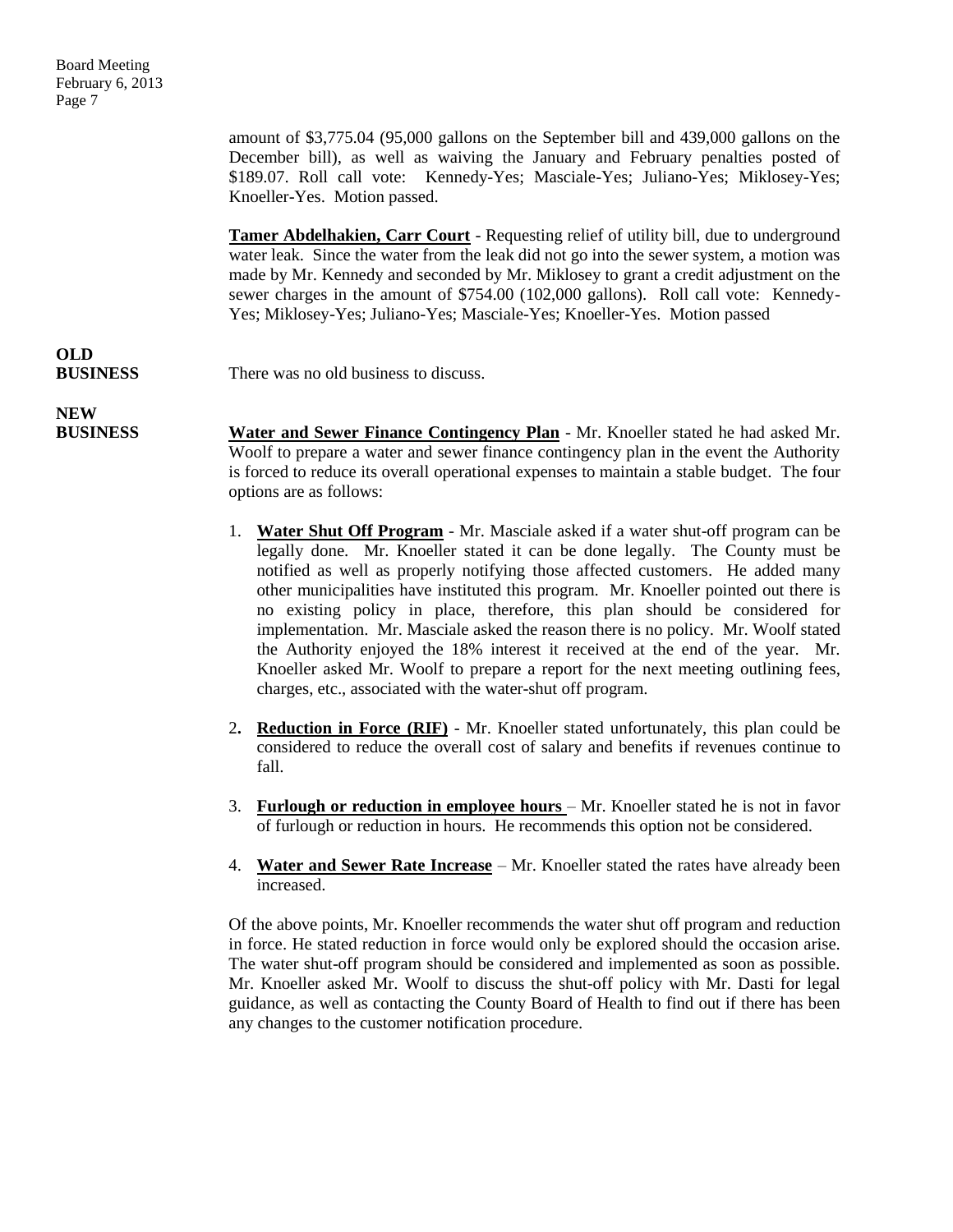### **PUBLIC BUSINESS/ COMMENT**

**Regina Discenza, Sunset Boulevard –** Mrs. Discenza stated she agrees with the shut-off policy. She stated Brick MUA has an excellent policy for guidance.

# **PAYMENT OF**

**VOUCHERS WHEREAS**, the members of the Lacey Municipal Utilities Authority carefully examined all vouchers presented for payment of claims;

> **NOW, THEREFORE, BE IT RESOLVED** by the Lacey Municipal Utilities Authority that:

> 1. Said vouchers in the sum of \$575,837.99 be and the same are hereby approved to be paid.

2. Said vouchers are listed on the attached computer check register.

A motion was made by Mr. Miklosey and seconded by Mr. Masciale to adopt the above resolution. Roll call vote: Miklosey-Yes; Masciale-Yes; Juliano-Yes, but abstains on Eastern Warehouse Distributors; Kennedy-Yes; Knoeller-Yes. Motion passed.

**CLOSED** 

### **SESSION RESOLUTION**

**WHEREAS,** Section 8 of the Open Public Meetings Act, Chapter 231, Public Law 1975 permits the exclusion of the public from a meeting in certain circumstances;

**WHEREAS**, this public body is of the opinion that such circumstances presently exist.

**NOW, THEREFORE, BE IT RESOLVED** by the Lacey Municipal Utilities Authority, County of Ocean and State of New Jersey as follows:

1. The public shall be excluded from discussion of action upon the hereinafter specified subject matter.

2. The general nature of this closed session concerns contract negotiations.

3. It is anticipated at this time that the above-stated matter will be made public once these matters have been resolved.

4. This resolution shall take effect immediately.

A motion was made by Mr. Masciale and seconded by Mr. Miklosey to adopt the above resolution. Roll call vote: Unanimously approved.

Separate minutes were kept on the above closed session.